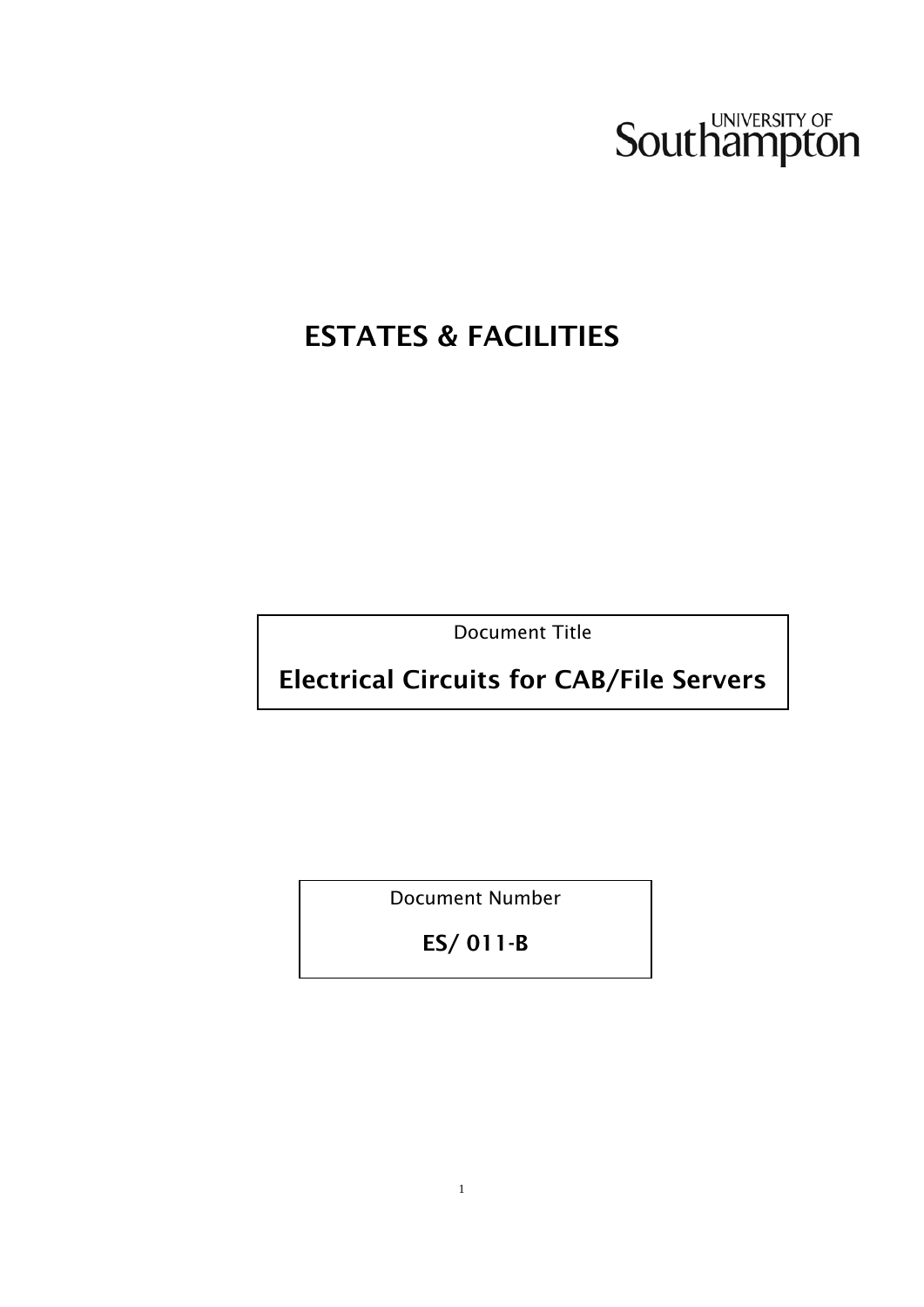#### **Revision Index.**

|          | Date of  |            |                |
|----------|----------|------------|----------------|
| Revision | Revision | Revised by | Revision made  |
| A        | 25/11/05 | AKM        | For review     |
| B        | 2/2/06   | DAG        | Issued for use |
|          |          |            |                |
|          |          |            |                |
|          |          |            |                |
|          |          |            |                |
|          |          |            |                |
|          |          |            |                |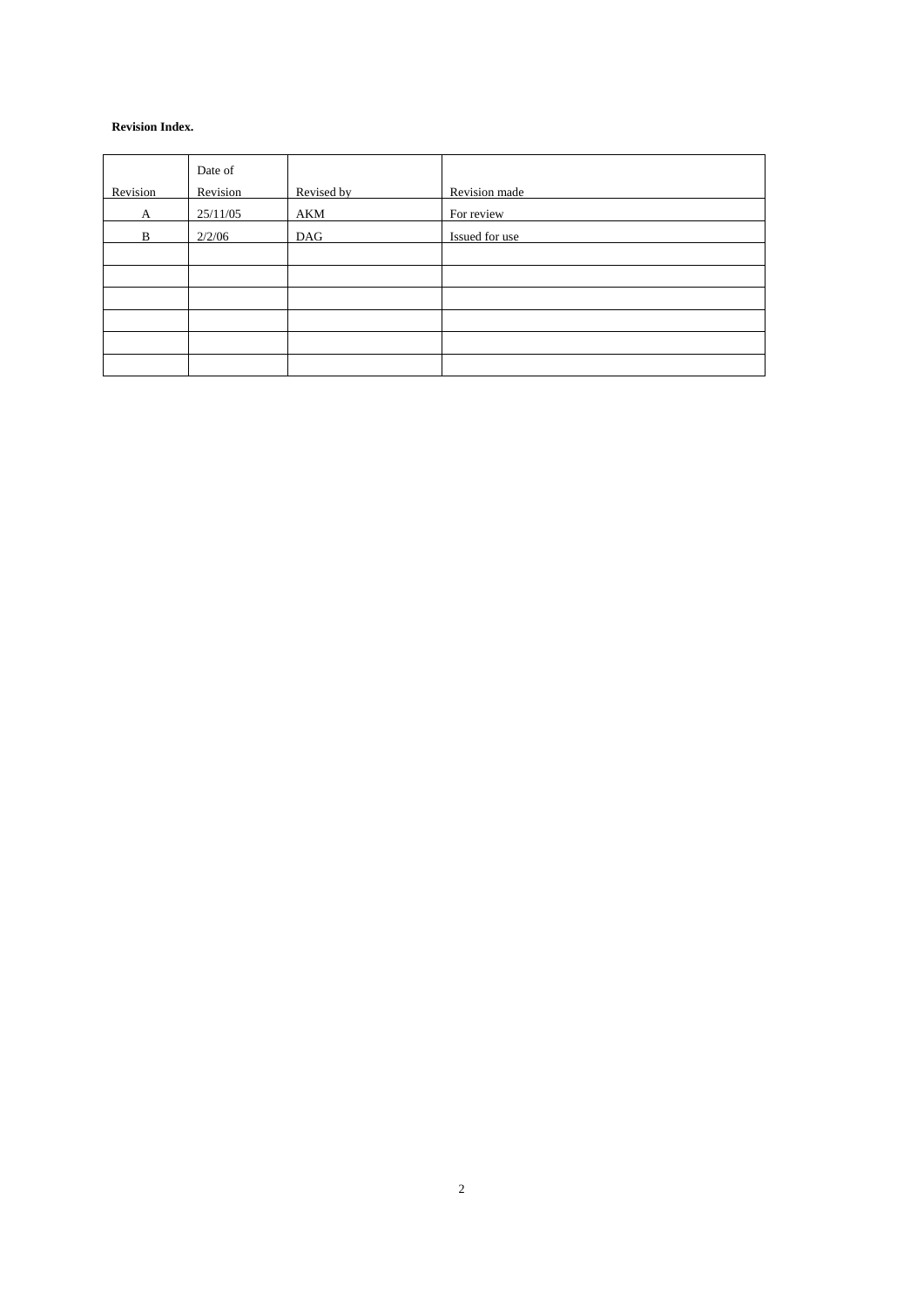## **Approved Method for Electrical Radial Circuit for**

## **CAB / File Server Units**

#### **Introduction**

The following notes and drawing detail the University of Southampton's approved method for the connection of Computing Services CAB / File Server Units.

#### **Electrical Supply**

In all cases the electrical supply shall be an independent radial taken from the local distribution board.

The way used on the distribution board shall be clearly identified, this will assist in the prevention of accidental power isolation to the Unit.

#### **Earthing / Bonding**

Where the circuit is wired in a format other than single core the CPC shall be of equal CSA, to the phase and neutral.

In addition a single core supplemental bonding conductor of  $4mm^2$  PVC 6491X BS6004, coloured Green / Yellow shall be routed with the radial circuit. The supplemental bond shall be terminated external to the socket onto the 6mm brass bolt, via a suitable crimp.

The CPC and the supplemental bonding conductor shall be terminated into the distribution boards earth block. The conductors shall be terminated into different terminals, however they can share those of other circuits. The conductors shall be clearly identified as to their purpose and duty.

From the 6mm brass bolt a  $4mm^2$  PVC 6491X BS6004, coloured Green / Yellow shall be routed to and terminated on the Cab / File Server Unit Enclosure.

From the 6mm brass bolt a  $4mm^2$  PVC 6491X BS6004, coloured Green / Yellow shall be routed to and terminated on the BS7671 Section 607, conforming Socket Block auxiliary earth stud.

March 2002

607cab.doc Alan K Mitchell